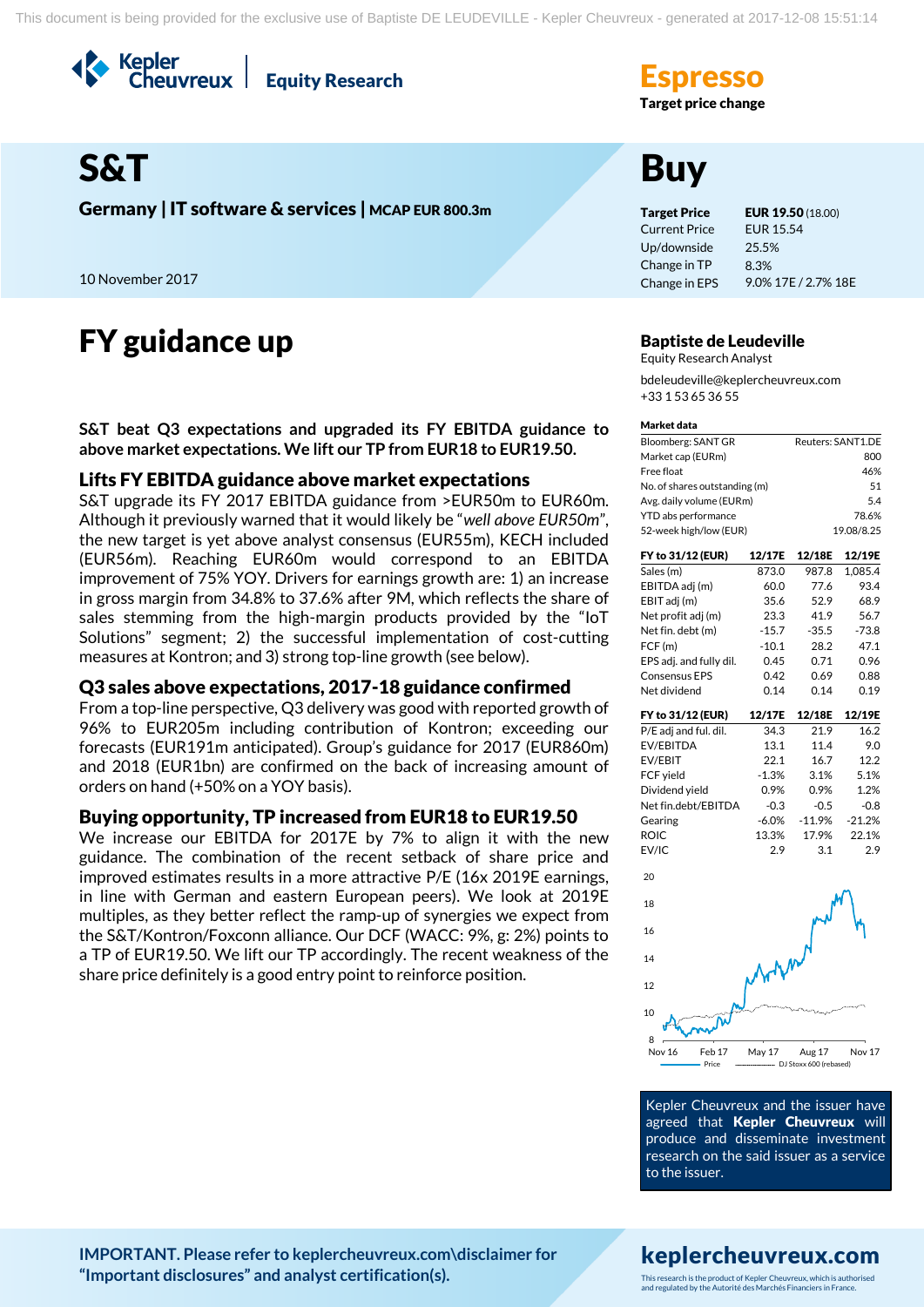

# Key financials

| <b>Income Statement (EURm)</b><br>339.5<br>338.0<br>385.5<br>468.2<br>503.6<br>873.0<br>987.8<br>1,085.4<br>Sales<br>121.6%<br>$-0.4%$<br>14.1%<br>21.5%<br>7.6%<br>73.4%<br>13.1%<br>9.9%<br>% Change<br>93.4<br>EBITDA adjusted<br>16.6<br>20.1<br>22.8<br>28.4<br>34.4<br>60.0<br>77.6<br>4.9%<br>6.0%<br>5.9%<br>6.1%<br>6.8%<br>6.9%<br>7.9%<br>8.6%<br>EBITDA margin (%)<br><b>EBIT</b> adjusted<br>20.6<br>35.6<br>52.9<br>68.9<br>11.1<br>14.4<br>16.6<br>24.1<br>3.3%<br>4.3%<br>5.4%<br>EBIT margin (%)<br>4.2%<br>4.4%<br>4.8%<br>4.1%<br>6.4%<br>Net financial items & associates<br>$-1.4$<br>$-2.2$<br>$-4.2$<br>$-3.7$<br>$-2.2$<br>$-1.8$<br>$-4.0$<br>$-4.7$<br>0.0<br>0.0<br>0.0<br>0.0<br>0.0<br>0.0<br>0.0<br>0.0<br>Others<br>$-0.3$<br>$-0.8$<br>$-0.8$<br>0.3<br>$-4.9$<br>$-6.5$<br>Tax<br>$-0.1$<br>$-3.1$<br>9.4<br>12.0<br>14.0<br>20.4<br>27.8<br>43.9<br>58.7<br>Net profit from continuing operations<br>17.6<br>0.0<br>Net profit from discontinuing activities<br>0.0<br>0.0<br>0.0<br>0.0<br>0.0<br>0.0<br>0.0<br>9.4<br>12.0<br>14.0<br>17.6<br>20.4<br>27.8<br>43.9<br>58.7<br>Net profit before minorities<br>Net profit reported<br>7.3<br>11.8<br>12.9<br>15.8<br>14.6<br>23.3<br>41.9<br>56.7<br>Net profit adjusted<br>7.3<br>12.9<br>17.6<br>23.3<br>41.9<br>56.7<br>11.8<br>14.6<br><b>Cash Flow Statement (EURm)</b><br>11.1<br>9.9<br>18.2<br>24.3<br>57.5<br>14.3<br>52.9<br>71.5<br>Cash flow from operating activities<br>$-3.2$<br>$-5.8$<br>$-5.8$<br>$-9.5$<br>$-9.3$<br>$-24.4$<br>$-24.7$<br>$-24.4$<br>Capex<br>Free cash flow<br>7.9<br>12.4<br>48.2<br>$-10.1$<br>28.2<br>47.1<br>4.1<br>14.8<br>Acquisitions & Divestments<br>0.4<br>5.3<br>$-3.0$<br>$-0.4$<br>$-64.5$<br>0.0<br>0.0<br>0.0<br>$-0.3$<br>$-0.3$<br>$-3.8$<br>$-4.1$<br>$-7.8$<br>$-6.2$<br>$-8.3$<br>$-8.8$<br>Dividend paid<br>$-2.3$<br>$-4.4$<br>8.5<br>$-1.0$<br>44.0<br>0.0<br>0.0<br>0.0<br>Others<br>5.8<br>4.7<br>14.0<br>9.2<br>19.7<br>38.3<br>Change in net financial debt<br>$-16.3$<br>19.8<br><b>Balance Sheet (EURm)</b><br>38.8<br>44.8<br>57.1<br>72.8<br>183.2<br>183.2<br>183.2<br>183.2<br>Intangible assets<br>Tangible assets<br>9.9<br>9.0<br>11.4<br>15.2<br>27.5<br>27.5<br>27.5<br>27.5<br>37.5<br>Financial & other non-current assets<br>17.4<br>33.1<br>37.5<br>37.5<br>37.5<br>13.7<br>13.9<br>298.3<br>348.2<br>63.1<br>71.2<br>89.7<br>102.2<br>241.1<br>262.7<br>Total shareholders' equity<br>0.0<br>0.0<br>0.0<br>0.0<br>0.0<br>0.0<br>0.0<br>Pension provisions<br>0.0<br>501.3<br>Liabilities and provisions<br>150.0<br>148.9<br>183.3<br>216.8<br>427.7<br>470.4<br>488.2<br>14.9<br>9.3<br>1.5<br>$-9.4$<br>$-32.0$<br>$-15.7$<br>$-35.5$<br>$-73.8$<br>Net financial debt<br>24.3<br>23.9<br>22.3<br>19.3<br>57.2<br>72.9<br>84.6<br>Working capital requirement<br>1.6<br><b>Invested Capital</b><br>73.1<br>77.6<br>90.8<br>89.5<br>230.0<br>267.9<br>283.7<br>295.3<br>Per share data<br>0.26<br>0.30<br>0.32<br>0.41<br>0.33<br>0.45<br>0.71<br>0.96<br><b>EPS</b> adjusted<br>0.26<br>0.30<br>0.32<br>0.40<br>0.32<br>0.45<br>0.71<br>0.96<br>EPS adj and fully diluted<br>4.9%<br>26.7%<br>56.8%<br>35.4%<br>% Change<br>$-11.8%$<br>17.0%<br>$-19.5%$<br>40.5%<br>0.26<br>0.30<br>0.32<br>0.36<br>0.33<br>0.45<br>0.71<br>0.96<br><b>EPS</b> reported<br>0.39<br>0.90<br>Cash flow per share<br>0.25<br>0.44<br>0.56<br>1.31<br>0.28<br>1.21<br>1.76<br>2.12<br>2.29<br>5.05<br>5.01<br>5.86<br>Book value per share<br>2.16<br>3.50<br>0.00<br>0.06<br>0.07<br>0.08<br>0.19<br>Dividend per share<br>0.10<br>0.14<br>0.14<br>Number of shares, YE (m)<br>28.28<br>39.20<br>41.00<br>43.51<br>44.00<br>51.50<br>59.00<br>59.00<br>Ratios<br>18.1%<br>16.6%<br><b>ROE (%)</b><br>13.2%<br>18.9%<br>11.5%<br>11.3%<br>15.1%<br>17.7%<br><b>ROIC (%)</b><br>14.0%<br>17.7%<br>18.3%<br>21.3%<br>14.0%<br>13.3%<br>17.9%<br>22.1%<br>Net fin. debt / EBITDA (x)<br>0.9<br>0.5<br>0.1<br>$-0.3$<br>$-0.9$<br>$-0.3$<br>$-0.5$<br>$-0.8$<br>$-9.2%$<br>$-21.2%$<br>Gearing (%)<br>23.6%<br>13.1%<br>1.6%<br>$-13.3%$<br>$-6.0%$<br>$-11.9%$<br><b>Valuation</b><br>7.9<br>P/E adjusted<br>8.9<br>9.0<br>11.0<br>22.8<br>34.3<br>21.9<br>16.2<br>8.9<br>7.9<br>9.0<br>11.1<br>23.4<br>34.3<br>21.9<br>16.2<br>P/E adjusted and fully diluted<br>2.7<br>1.1<br>1.4<br>1.9<br>2.2<br>P/BV<br>1.3<br>3.1<br>3.1<br>5.9<br>9.5<br>5.8<br>P/CF<br>6.4<br>8.0<br>55.9<br>17.3<br>12.8<br>0.0%<br>2.5%<br>2.5%<br>1.8%<br>1.3%<br>0.9%<br>0.9%<br>1.2%<br>Dividend yield (%)<br>12.2%<br>4.4%<br>10.6%<br>14.5%<br>3.1%<br>5.1%<br>FCF yield (%)<br>7.6%<br>$-1.3%$<br>0.8<br>EV/Sales<br>0.2<br>0.3<br>0.3<br>0.4<br>0.8<br>0.9<br>0.9<br>5.0<br>5.2<br>5.3<br>9.0<br>EV/EBITDA<br>6.6<br>11.3<br>13.1<br>11.4<br>7.4<br>7.3<br>EV/EBIT<br>7.3<br>9.1<br>16.1<br>22.1<br>16.7 | <b>FY to 31/12 (EUR)</b> | 2012 | 2013 | 2014 | 2015 | 2016 | 2017E | 2018E | 2019E |
|-------------------------------------------------------------------------------------------------------------------------------------------------------------------------------------------------------------------------------------------------------------------------------------------------------------------------------------------------------------------------------------------------------------------------------------------------------------------------------------------------------------------------------------------------------------------------------------------------------------------------------------------------------------------------------------------------------------------------------------------------------------------------------------------------------------------------------------------------------------------------------------------------------------------------------------------------------------------------------------------------------------------------------------------------------------------------------------------------------------------------------------------------------------------------------------------------------------------------------------------------------------------------------------------------------------------------------------------------------------------------------------------------------------------------------------------------------------------------------------------------------------------------------------------------------------------------------------------------------------------------------------------------------------------------------------------------------------------------------------------------------------------------------------------------------------------------------------------------------------------------------------------------------------------------------------------------------------------------------------------------------------------------------------------------------------------------------------------------------------------------------------------------------------------------------------------------------------------------------------------------------------------------------------------------------------------------------------------------------------------------------------------------------------------------------------------------------------------------------------------------------------------------------------------------------------------------------------------------------------------------------------------------------------------------------------------------------------------------------------------------------------------------------------------------------------------------------------------------------------------------------------------------------------------------------------------------------------------------------------------------------------------------------------------------------------------------------------------------------------------------------------------------------------------------------------------------------------------------------------------------------------------------------------------------------------------------------------------------------------------------------------------------------------------------------------------------------------------------------------------------------------------------------------------------------------------------------------------------------------------------------------------------------------------------------------------------------------------------------------------------------------------------------------------------------------------------------------------------------------------------------------------------------------------------------------------------------------------------------------------------------------------------------------------------------------------------------------------------------------------------------------------------------------------------------------------------------------------------------------------------------------------------------------------------------------------------------------------------------------------------------------------------------------------------------------------------------------------------------------------------------------------------------------------------------------------------------------------------------------------------------------------------------------------------------------------------------------------------------------------------------------------------------------------------------------------------------------------|--------------------------|------|------|------|------|------|-------|-------|-------|
|                                                                                                                                                                                                                                                                                                                                                                                                                                                                                                                                                                                                                                                                                                                                                                                                                                                                                                                                                                                                                                                                                                                                                                                                                                                                                                                                                                                                                                                                                                                                                                                                                                                                                                                                                                                                                                                                                                                                                                                                                                                                                                                                                                                                                                                                                                                                                                                                                                                                                                                                                                                                                                                                                                                                                                                                                                                                                                                                                                                                                                                                                                                                                                                                                                                                                                                                                                                                                                                                                                                                                                                                                                                                                                                                                                                                                                                                                                                                                                                                                                                                                                                                                                                                                                                                                                                                                                                                                                                                                                                                                                                                                                                                                                                                                                                                                                           |                          |      |      |      |      |      |       |       |       |
|                                                                                                                                                                                                                                                                                                                                                                                                                                                                                                                                                                                                                                                                                                                                                                                                                                                                                                                                                                                                                                                                                                                                                                                                                                                                                                                                                                                                                                                                                                                                                                                                                                                                                                                                                                                                                                                                                                                                                                                                                                                                                                                                                                                                                                                                                                                                                                                                                                                                                                                                                                                                                                                                                                                                                                                                                                                                                                                                                                                                                                                                                                                                                                                                                                                                                                                                                                                                                                                                                                                                                                                                                                                                                                                                                                                                                                                                                                                                                                                                                                                                                                                                                                                                                                                                                                                                                                                                                                                                                                                                                                                                                                                                                                                                                                                                                                           |                          |      |      |      |      |      |       |       |       |
|                                                                                                                                                                                                                                                                                                                                                                                                                                                                                                                                                                                                                                                                                                                                                                                                                                                                                                                                                                                                                                                                                                                                                                                                                                                                                                                                                                                                                                                                                                                                                                                                                                                                                                                                                                                                                                                                                                                                                                                                                                                                                                                                                                                                                                                                                                                                                                                                                                                                                                                                                                                                                                                                                                                                                                                                                                                                                                                                                                                                                                                                                                                                                                                                                                                                                                                                                                                                                                                                                                                                                                                                                                                                                                                                                                                                                                                                                                                                                                                                                                                                                                                                                                                                                                                                                                                                                                                                                                                                                                                                                                                                                                                                                                                                                                                                                                           |                          |      |      |      |      |      |       |       |       |
|                                                                                                                                                                                                                                                                                                                                                                                                                                                                                                                                                                                                                                                                                                                                                                                                                                                                                                                                                                                                                                                                                                                                                                                                                                                                                                                                                                                                                                                                                                                                                                                                                                                                                                                                                                                                                                                                                                                                                                                                                                                                                                                                                                                                                                                                                                                                                                                                                                                                                                                                                                                                                                                                                                                                                                                                                                                                                                                                                                                                                                                                                                                                                                                                                                                                                                                                                                                                                                                                                                                                                                                                                                                                                                                                                                                                                                                                                                                                                                                                                                                                                                                                                                                                                                                                                                                                                                                                                                                                                                                                                                                                                                                                                                                                                                                                                                           |                          |      |      |      |      |      |       |       |       |
|                                                                                                                                                                                                                                                                                                                                                                                                                                                                                                                                                                                                                                                                                                                                                                                                                                                                                                                                                                                                                                                                                                                                                                                                                                                                                                                                                                                                                                                                                                                                                                                                                                                                                                                                                                                                                                                                                                                                                                                                                                                                                                                                                                                                                                                                                                                                                                                                                                                                                                                                                                                                                                                                                                                                                                                                                                                                                                                                                                                                                                                                                                                                                                                                                                                                                                                                                                                                                                                                                                                                                                                                                                                                                                                                                                                                                                                                                                                                                                                                                                                                                                                                                                                                                                                                                                                                                                                                                                                                                                                                                                                                                                                                                                                                                                                                                                           |                          |      |      |      |      |      |       |       |       |
|                                                                                                                                                                                                                                                                                                                                                                                                                                                                                                                                                                                                                                                                                                                                                                                                                                                                                                                                                                                                                                                                                                                                                                                                                                                                                                                                                                                                                                                                                                                                                                                                                                                                                                                                                                                                                                                                                                                                                                                                                                                                                                                                                                                                                                                                                                                                                                                                                                                                                                                                                                                                                                                                                                                                                                                                                                                                                                                                                                                                                                                                                                                                                                                                                                                                                                                                                                                                                                                                                                                                                                                                                                                                                                                                                                                                                                                                                                                                                                                                                                                                                                                                                                                                                                                                                                                                                                                                                                                                                                                                                                                                                                                                                                                                                                                                                                           |                          |      |      |      |      |      |       |       |       |
|                                                                                                                                                                                                                                                                                                                                                                                                                                                                                                                                                                                                                                                                                                                                                                                                                                                                                                                                                                                                                                                                                                                                                                                                                                                                                                                                                                                                                                                                                                                                                                                                                                                                                                                                                                                                                                                                                                                                                                                                                                                                                                                                                                                                                                                                                                                                                                                                                                                                                                                                                                                                                                                                                                                                                                                                                                                                                                                                                                                                                                                                                                                                                                                                                                                                                                                                                                                                                                                                                                                                                                                                                                                                                                                                                                                                                                                                                                                                                                                                                                                                                                                                                                                                                                                                                                                                                                                                                                                                                                                                                                                                                                                                                                                                                                                                                                           |                          |      |      |      |      |      |       |       |       |
|                                                                                                                                                                                                                                                                                                                                                                                                                                                                                                                                                                                                                                                                                                                                                                                                                                                                                                                                                                                                                                                                                                                                                                                                                                                                                                                                                                                                                                                                                                                                                                                                                                                                                                                                                                                                                                                                                                                                                                                                                                                                                                                                                                                                                                                                                                                                                                                                                                                                                                                                                                                                                                                                                                                                                                                                                                                                                                                                                                                                                                                                                                                                                                                                                                                                                                                                                                                                                                                                                                                                                                                                                                                                                                                                                                                                                                                                                                                                                                                                                                                                                                                                                                                                                                                                                                                                                                                                                                                                                                                                                                                                                                                                                                                                                                                                                                           |                          |      |      |      |      |      |       |       |       |
|                                                                                                                                                                                                                                                                                                                                                                                                                                                                                                                                                                                                                                                                                                                                                                                                                                                                                                                                                                                                                                                                                                                                                                                                                                                                                                                                                                                                                                                                                                                                                                                                                                                                                                                                                                                                                                                                                                                                                                                                                                                                                                                                                                                                                                                                                                                                                                                                                                                                                                                                                                                                                                                                                                                                                                                                                                                                                                                                                                                                                                                                                                                                                                                                                                                                                                                                                                                                                                                                                                                                                                                                                                                                                                                                                                                                                                                                                                                                                                                                                                                                                                                                                                                                                                                                                                                                                                                                                                                                                                                                                                                                                                                                                                                                                                                                                                           |                          |      |      |      |      |      |       |       |       |
|                                                                                                                                                                                                                                                                                                                                                                                                                                                                                                                                                                                                                                                                                                                                                                                                                                                                                                                                                                                                                                                                                                                                                                                                                                                                                                                                                                                                                                                                                                                                                                                                                                                                                                                                                                                                                                                                                                                                                                                                                                                                                                                                                                                                                                                                                                                                                                                                                                                                                                                                                                                                                                                                                                                                                                                                                                                                                                                                                                                                                                                                                                                                                                                                                                                                                                                                                                                                                                                                                                                                                                                                                                                                                                                                                                                                                                                                                                                                                                                                                                                                                                                                                                                                                                                                                                                                                                                                                                                                                                                                                                                                                                                                                                                                                                                                                                           |                          |      |      |      |      |      |       |       |       |
|                                                                                                                                                                                                                                                                                                                                                                                                                                                                                                                                                                                                                                                                                                                                                                                                                                                                                                                                                                                                                                                                                                                                                                                                                                                                                                                                                                                                                                                                                                                                                                                                                                                                                                                                                                                                                                                                                                                                                                                                                                                                                                                                                                                                                                                                                                                                                                                                                                                                                                                                                                                                                                                                                                                                                                                                                                                                                                                                                                                                                                                                                                                                                                                                                                                                                                                                                                                                                                                                                                                                                                                                                                                                                                                                                                                                                                                                                                                                                                                                                                                                                                                                                                                                                                                                                                                                                                                                                                                                                                                                                                                                                                                                                                                                                                                                                                           |                          |      |      |      |      |      |       |       |       |
|                                                                                                                                                                                                                                                                                                                                                                                                                                                                                                                                                                                                                                                                                                                                                                                                                                                                                                                                                                                                                                                                                                                                                                                                                                                                                                                                                                                                                                                                                                                                                                                                                                                                                                                                                                                                                                                                                                                                                                                                                                                                                                                                                                                                                                                                                                                                                                                                                                                                                                                                                                                                                                                                                                                                                                                                                                                                                                                                                                                                                                                                                                                                                                                                                                                                                                                                                                                                                                                                                                                                                                                                                                                                                                                                                                                                                                                                                                                                                                                                                                                                                                                                                                                                                                                                                                                                                                                                                                                                                                                                                                                                                                                                                                                                                                                                                                           |                          |      |      |      |      |      |       |       |       |
|                                                                                                                                                                                                                                                                                                                                                                                                                                                                                                                                                                                                                                                                                                                                                                                                                                                                                                                                                                                                                                                                                                                                                                                                                                                                                                                                                                                                                                                                                                                                                                                                                                                                                                                                                                                                                                                                                                                                                                                                                                                                                                                                                                                                                                                                                                                                                                                                                                                                                                                                                                                                                                                                                                                                                                                                                                                                                                                                                                                                                                                                                                                                                                                                                                                                                                                                                                                                                                                                                                                                                                                                                                                                                                                                                                                                                                                                                                                                                                                                                                                                                                                                                                                                                                                                                                                                                                                                                                                                                                                                                                                                                                                                                                                                                                                                                                           |                          |      |      |      |      |      |       |       |       |
|                                                                                                                                                                                                                                                                                                                                                                                                                                                                                                                                                                                                                                                                                                                                                                                                                                                                                                                                                                                                                                                                                                                                                                                                                                                                                                                                                                                                                                                                                                                                                                                                                                                                                                                                                                                                                                                                                                                                                                                                                                                                                                                                                                                                                                                                                                                                                                                                                                                                                                                                                                                                                                                                                                                                                                                                                                                                                                                                                                                                                                                                                                                                                                                                                                                                                                                                                                                                                                                                                                                                                                                                                                                                                                                                                                                                                                                                                                                                                                                                                                                                                                                                                                                                                                                                                                                                                                                                                                                                                                                                                                                                                                                                                                                                                                                                                                           |                          |      |      |      |      |      |       |       |       |
|                                                                                                                                                                                                                                                                                                                                                                                                                                                                                                                                                                                                                                                                                                                                                                                                                                                                                                                                                                                                                                                                                                                                                                                                                                                                                                                                                                                                                                                                                                                                                                                                                                                                                                                                                                                                                                                                                                                                                                                                                                                                                                                                                                                                                                                                                                                                                                                                                                                                                                                                                                                                                                                                                                                                                                                                                                                                                                                                                                                                                                                                                                                                                                                                                                                                                                                                                                                                                                                                                                                                                                                                                                                                                                                                                                                                                                                                                                                                                                                                                                                                                                                                                                                                                                                                                                                                                                                                                                                                                                                                                                                                                                                                                                                                                                                                                                           |                          |      |      |      |      |      |       |       |       |
|                                                                                                                                                                                                                                                                                                                                                                                                                                                                                                                                                                                                                                                                                                                                                                                                                                                                                                                                                                                                                                                                                                                                                                                                                                                                                                                                                                                                                                                                                                                                                                                                                                                                                                                                                                                                                                                                                                                                                                                                                                                                                                                                                                                                                                                                                                                                                                                                                                                                                                                                                                                                                                                                                                                                                                                                                                                                                                                                                                                                                                                                                                                                                                                                                                                                                                                                                                                                                                                                                                                                                                                                                                                                                                                                                                                                                                                                                                                                                                                                                                                                                                                                                                                                                                                                                                                                                                                                                                                                                                                                                                                                                                                                                                                                                                                                                                           |                          |      |      |      |      |      |       |       |       |
|                                                                                                                                                                                                                                                                                                                                                                                                                                                                                                                                                                                                                                                                                                                                                                                                                                                                                                                                                                                                                                                                                                                                                                                                                                                                                                                                                                                                                                                                                                                                                                                                                                                                                                                                                                                                                                                                                                                                                                                                                                                                                                                                                                                                                                                                                                                                                                                                                                                                                                                                                                                                                                                                                                                                                                                                                                                                                                                                                                                                                                                                                                                                                                                                                                                                                                                                                                                                                                                                                                                                                                                                                                                                                                                                                                                                                                                                                                                                                                                                                                                                                                                                                                                                                                                                                                                                                                                                                                                                                                                                                                                                                                                                                                                                                                                                                                           |                          |      |      |      |      |      |       |       |       |
|                                                                                                                                                                                                                                                                                                                                                                                                                                                                                                                                                                                                                                                                                                                                                                                                                                                                                                                                                                                                                                                                                                                                                                                                                                                                                                                                                                                                                                                                                                                                                                                                                                                                                                                                                                                                                                                                                                                                                                                                                                                                                                                                                                                                                                                                                                                                                                                                                                                                                                                                                                                                                                                                                                                                                                                                                                                                                                                                                                                                                                                                                                                                                                                                                                                                                                                                                                                                                                                                                                                                                                                                                                                                                                                                                                                                                                                                                                                                                                                                                                                                                                                                                                                                                                                                                                                                                                                                                                                                                                                                                                                                                                                                                                                                                                                                                                           |                          |      |      |      |      |      |       |       |       |
|                                                                                                                                                                                                                                                                                                                                                                                                                                                                                                                                                                                                                                                                                                                                                                                                                                                                                                                                                                                                                                                                                                                                                                                                                                                                                                                                                                                                                                                                                                                                                                                                                                                                                                                                                                                                                                                                                                                                                                                                                                                                                                                                                                                                                                                                                                                                                                                                                                                                                                                                                                                                                                                                                                                                                                                                                                                                                                                                                                                                                                                                                                                                                                                                                                                                                                                                                                                                                                                                                                                                                                                                                                                                                                                                                                                                                                                                                                                                                                                                                                                                                                                                                                                                                                                                                                                                                                                                                                                                                                                                                                                                                                                                                                                                                                                                                                           |                          |      |      |      |      |      |       |       |       |
|                                                                                                                                                                                                                                                                                                                                                                                                                                                                                                                                                                                                                                                                                                                                                                                                                                                                                                                                                                                                                                                                                                                                                                                                                                                                                                                                                                                                                                                                                                                                                                                                                                                                                                                                                                                                                                                                                                                                                                                                                                                                                                                                                                                                                                                                                                                                                                                                                                                                                                                                                                                                                                                                                                                                                                                                                                                                                                                                                                                                                                                                                                                                                                                                                                                                                                                                                                                                                                                                                                                                                                                                                                                                                                                                                                                                                                                                                                                                                                                                                                                                                                                                                                                                                                                                                                                                                                                                                                                                                                                                                                                                                                                                                                                                                                                                                                           |                          |      |      |      |      |      |       |       |       |
|                                                                                                                                                                                                                                                                                                                                                                                                                                                                                                                                                                                                                                                                                                                                                                                                                                                                                                                                                                                                                                                                                                                                                                                                                                                                                                                                                                                                                                                                                                                                                                                                                                                                                                                                                                                                                                                                                                                                                                                                                                                                                                                                                                                                                                                                                                                                                                                                                                                                                                                                                                                                                                                                                                                                                                                                                                                                                                                                                                                                                                                                                                                                                                                                                                                                                                                                                                                                                                                                                                                                                                                                                                                                                                                                                                                                                                                                                                                                                                                                                                                                                                                                                                                                                                                                                                                                                                                                                                                                                                                                                                                                                                                                                                                                                                                                                                           |                          |      |      |      |      |      |       |       |       |
|                                                                                                                                                                                                                                                                                                                                                                                                                                                                                                                                                                                                                                                                                                                                                                                                                                                                                                                                                                                                                                                                                                                                                                                                                                                                                                                                                                                                                                                                                                                                                                                                                                                                                                                                                                                                                                                                                                                                                                                                                                                                                                                                                                                                                                                                                                                                                                                                                                                                                                                                                                                                                                                                                                                                                                                                                                                                                                                                                                                                                                                                                                                                                                                                                                                                                                                                                                                                                                                                                                                                                                                                                                                                                                                                                                                                                                                                                                                                                                                                                                                                                                                                                                                                                                                                                                                                                                                                                                                                                                                                                                                                                                                                                                                                                                                                                                           |                          |      |      |      |      |      |       |       |       |
|                                                                                                                                                                                                                                                                                                                                                                                                                                                                                                                                                                                                                                                                                                                                                                                                                                                                                                                                                                                                                                                                                                                                                                                                                                                                                                                                                                                                                                                                                                                                                                                                                                                                                                                                                                                                                                                                                                                                                                                                                                                                                                                                                                                                                                                                                                                                                                                                                                                                                                                                                                                                                                                                                                                                                                                                                                                                                                                                                                                                                                                                                                                                                                                                                                                                                                                                                                                                                                                                                                                                                                                                                                                                                                                                                                                                                                                                                                                                                                                                                                                                                                                                                                                                                                                                                                                                                                                                                                                                                                                                                                                                                                                                                                                                                                                                                                           |                          |      |      |      |      |      |       |       |       |
|                                                                                                                                                                                                                                                                                                                                                                                                                                                                                                                                                                                                                                                                                                                                                                                                                                                                                                                                                                                                                                                                                                                                                                                                                                                                                                                                                                                                                                                                                                                                                                                                                                                                                                                                                                                                                                                                                                                                                                                                                                                                                                                                                                                                                                                                                                                                                                                                                                                                                                                                                                                                                                                                                                                                                                                                                                                                                                                                                                                                                                                                                                                                                                                                                                                                                                                                                                                                                                                                                                                                                                                                                                                                                                                                                                                                                                                                                                                                                                                                                                                                                                                                                                                                                                                                                                                                                                                                                                                                                                                                                                                                                                                                                                                                                                                                                                           |                          |      |      |      |      |      |       |       |       |
|                                                                                                                                                                                                                                                                                                                                                                                                                                                                                                                                                                                                                                                                                                                                                                                                                                                                                                                                                                                                                                                                                                                                                                                                                                                                                                                                                                                                                                                                                                                                                                                                                                                                                                                                                                                                                                                                                                                                                                                                                                                                                                                                                                                                                                                                                                                                                                                                                                                                                                                                                                                                                                                                                                                                                                                                                                                                                                                                                                                                                                                                                                                                                                                                                                                                                                                                                                                                                                                                                                                                                                                                                                                                                                                                                                                                                                                                                                                                                                                                                                                                                                                                                                                                                                                                                                                                                                                                                                                                                                                                                                                                                                                                                                                                                                                                                                           |                          |      |      |      |      |      |       |       |       |
|                                                                                                                                                                                                                                                                                                                                                                                                                                                                                                                                                                                                                                                                                                                                                                                                                                                                                                                                                                                                                                                                                                                                                                                                                                                                                                                                                                                                                                                                                                                                                                                                                                                                                                                                                                                                                                                                                                                                                                                                                                                                                                                                                                                                                                                                                                                                                                                                                                                                                                                                                                                                                                                                                                                                                                                                                                                                                                                                                                                                                                                                                                                                                                                                                                                                                                                                                                                                                                                                                                                                                                                                                                                                                                                                                                                                                                                                                                                                                                                                                                                                                                                                                                                                                                                                                                                                                                                                                                                                                                                                                                                                                                                                                                                                                                                                                                           |                          |      |      |      |      |      |       |       |       |
|                                                                                                                                                                                                                                                                                                                                                                                                                                                                                                                                                                                                                                                                                                                                                                                                                                                                                                                                                                                                                                                                                                                                                                                                                                                                                                                                                                                                                                                                                                                                                                                                                                                                                                                                                                                                                                                                                                                                                                                                                                                                                                                                                                                                                                                                                                                                                                                                                                                                                                                                                                                                                                                                                                                                                                                                                                                                                                                                                                                                                                                                                                                                                                                                                                                                                                                                                                                                                                                                                                                                                                                                                                                                                                                                                                                                                                                                                                                                                                                                                                                                                                                                                                                                                                                                                                                                                                                                                                                                                                                                                                                                                                                                                                                                                                                                                                           |                          |      |      |      |      |      |       |       |       |
|                                                                                                                                                                                                                                                                                                                                                                                                                                                                                                                                                                                                                                                                                                                                                                                                                                                                                                                                                                                                                                                                                                                                                                                                                                                                                                                                                                                                                                                                                                                                                                                                                                                                                                                                                                                                                                                                                                                                                                                                                                                                                                                                                                                                                                                                                                                                                                                                                                                                                                                                                                                                                                                                                                                                                                                                                                                                                                                                                                                                                                                                                                                                                                                                                                                                                                                                                                                                                                                                                                                                                                                                                                                                                                                                                                                                                                                                                                                                                                                                                                                                                                                                                                                                                                                                                                                                                                                                                                                                                                                                                                                                                                                                                                                                                                                                                                           |                          |      |      |      |      |      |       |       |       |
|                                                                                                                                                                                                                                                                                                                                                                                                                                                                                                                                                                                                                                                                                                                                                                                                                                                                                                                                                                                                                                                                                                                                                                                                                                                                                                                                                                                                                                                                                                                                                                                                                                                                                                                                                                                                                                                                                                                                                                                                                                                                                                                                                                                                                                                                                                                                                                                                                                                                                                                                                                                                                                                                                                                                                                                                                                                                                                                                                                                                                                                                                                                                                                                                                                                                                                                                                                                                                                                                                                                                                                                                                                                                                                                                                                                                                                                                                                                                                                                                                                                                                                                                                                                                                                                                                                                                                                                                                                                                                                                                                                                                                                                                                                                                                                                                                                           |                          |      |      |      |      |      |       |       |       |
|                                                                                                                                                                                                                                                                                                                                                                                                                                                                                                                                                                                                                                                                                                                                                                                                                                                                                                                                                                                                                                                                                                                                                                                                                                                                                                                                                                                                                                                                                                                                                                                                                                                                                                                                                                                                                                                                                                                                                                                                                                                                                                                                                                                                                                                                                                                                                                                                                                                                                                                                                                                                                                                                                                                                                                                                                                                                                                                                                                                                                                                                                                                                                                                                                                                                                                                                                                                                                                                                                                                                                                                                                                                                                                                                                                                                                                                                                                                                                                                                                                                                                                                                                                                                                                                                                                                                                                                                                                                                                                                                                                                                                                                                                                                                                                                                                                           |                          |      |      |      |      |      |       |       |       |
|                                                                                                                                                                                                                                                                                                                                                                                                                                                                                                                                                                                                                                                                                                                                                                                                                                                                                                                                                                                                                                                                                                                                                                                                                                                                                                                                                                                                                                                                                                                                                                                                                                                                                                                                                                                                                                                                                                                                                                                                                                                                                                                                                                                                                                                                                                                                                                                                                                                                                                                                                                                                                                                                                                                                                                                                                                                                                                                                                                                                                                                                                                                                                                                                                                                                                                                                                                                                                                                                                                                                                                                                                                                                                                                                                                                                                                                                                                                                                                                                                                                                                                                                                                                                                                                                                                                                                                                                                                                                                                                                                                                                                                                                                                                                                                                                                                           |                          |      |      |      |      |      |       |       |       |
|                                                                                                                                                                                                                                                                                                                                                                                                                                                                                                                                                                                                                                                                                                                                                                                                                                                                                                                                                                                                                                                                                                                                                                                                                                                                                                                                                                                                                                                                                                                                                                                                                                                                                                                                                                                                                                                                                                                                                                                                                                                                                                                                                                                                                                                                                                                                                                                                                                                                                                                                                                                                                                                                                                                                                                                                                                                                                                                                                                                                                                                                                                                                                                                                                                                                                                                                                                                                                                                                                                                                                                                                                                                                                                                                                                                                                                                                                                                                                                                                                                                                                                                                                                                                                                                                                                                                                                                                                                                                                                                                                                                                                                                                                                                                                                                                                                           |                          |      |      |      |      |      |       |       |       |
|                                                                                                                                                                                                                                                                                                                                                                                                                                                                                                                                                                                                                                                                                                                                                                                                                                                                                                                                                                                                                                                                                                                                                                                                                                                                                                                                                                                                                                                                                                                                                                                                                                                                                                                                                                                                                                                                                                                                                                                                                                                                                                                                                                                                                                                                                                                                                                                                                                                                                                                                                                                                                                                                                                                                                                                                                                                                                                                                                                                                                                                                                                                                                                                                                                                                                                                                                                                                                                                                                                                                                                                                                                                                                                                                                                                                                                                                                                                                                                                                                                                                                                                                                                                                                                                                                                                                                                                                                                                                                                                                                                                                                                                                                                                                                                                                                                           |                          |      |      |      |      |      |       |       |       |
|                                                                                                                                                                                                                                                                                                                                                                                                                                                                                                                                                                                                                                                                                                                                                                                                                                                                                                                                                                                                                                                                                                                                                                                                                                                                                                                                                                                                                                                                                                                                                                                                                                                                                                                                                                                                                                                                                                                                                                                                                                                                                                                                                                                                                                                                                                                                                                                                                                                                                                                                                                                                                                                                                                                                                                                                                                                                                                                                                                                                                                                                                                                                                                                                                                                                                                                                                                                                                                                                                                                                                                                                                                                                                                                                                                                                                                                                                                                                                                                                                                                                                                                                                                                                                                                                                                                                                                                                                                                                                                                                                                                                                                                                                                                                                                                                                                           |                          |      |      |      |      |      |       |       |       |
|                                                                                                                                                                                                                                                                                                                                                                                                                                                                                                                                                                                                                                                                                                                                                                                                                                                                                                                                                                                                                                                                                                                                                                                                                                                                                                                                                                                                                                                                                                                                                                                                                                                                                                                                                                                                                                                                                                                                                                                                                                                                                                                                                                                                                                                                                                                                                                                                                                                                                                                                                                                                                                                                                                                                                                                                                                                                                                                                                                                                                                                                                                                                                                                                                                                                                                                                                                                                                                                                                                                                                                                                                                                                                                                                                                                                                                                                                                                                                                                                                                                                                                                                                                                                                                                                                                                                                                                                                                                                                                                                                                                                                                                                                                                                                                                                                                           |                          |      |      |      |      |      |       |       |       |
|                                                                                                                                                                                                                                                                                                                                                                                                                                                                                                                                                                                                                                                                                                                                                                                                                                                                                                                                                                                                                                                                                                                                                                                                                                                                                                                                                                                                                                                                                                                                                                                                                                                                                                                                                                                                                                                                                                                                                                                                                                                                                                                                                                                                                                                                                                                                                                                                                                                                                                                                                                                                                                                                                                                                                                                                                                                                                                                                                                                                                                                                                                                                                                                                                                                                                                                                                                                                                                                                                                                                                                                                                                                                                                                                                                                                                                                                                                                                                                                                                                                                                                                                                                                                                                                                                                                                                                                                                                                                                                                                                                                                                                                                                                                                                                                                                                           |                          |      |      |      |      |      |       |       |       |
|                                                                                                                                                                                                                                                                                                                                                                                                                                                                                                                                                                                                                                                                                                                                                                                                                                                                                                                                                                                                                                                                                                                                                                                                                                                                                                                                                                                                                                                                                                                                                                                                                                                                                                                                                                                                                                                                                                                                                                                                                                                                                                                                                                                                                                                                                                                                                                                                                                                                                                                                                                                                                                                                                                                                                                                                                                                                                                                                                                                                                                                                                                                                                                                                                                                                                                                                                                                                                                                                                                                                                                                                                                                                                                                                                                                                                                                                                                                                                                                                                                                                                                                                                                                                                                                                                                                                                                                                                                                                                                                                                                                                                                                                                                                                                                                                                                           |                          |      |      |      |      |      |       |       |       |
|                                                                                                                                                                                                                                                                                                                                                                                                                                                                                                                                                                                                                                                                                                                                                                                                                                                                                                                                                                                                                                                                                                                                                                                                                                                                                                                                                                                                                                                                                                                                                                                                                                                                                                                                                                                                                                                                                                                                                                                                                                                                                                                                                                                                                                                                                                                                                                                                                                                                                                                                                                                                                                                                                                                                                                                                                                                                                                                                                                                                                                                                                                                                                                                                                                                                                                                                                                                                                                                                                                                                                                                                                                                                                                                                                                                                                                                                                                                                                                                                                                                                                                                                                                                                                                                                                                                                                                                                                                                                                                                                                                                                                                                                                                                                                                                                                                           |                          |      |      |      |      |      |       |       |       |
|                                                                                                                                                                                                                                                                                                                                                                                                                                                                                                                                                                                                                                                                                                                                                                                                                                                                                                                                                                                                                                                                                                                                                                                                                                                                                                                                                                                                                                                                                                                                                                                                                                                                                                                                                                                                                                                                                                                                                                                                                                                                                                                                                                                                                                                                                                                                                                                                                                                                                                                                                                                                                                                                                                                                                                                                                                                                                                                                                                                                                                                                                                                                                                                                                                                                                                                                                                                                                                                                                                                                                                                                                                                                                                                                                                                                                                                                                                                                                                                                                                                                                                                                                                                                                                                                                                                                                                                                                                                                                                                                                                                                                                                                                                                                                                                                                                           |                          |      |      |      |      |      |       |       |       |
| 12.2                                                                                                                                                                                                                                                                                                                                                                                                                                                                                                                                                                                                                                                                                                                                                                                                                                                                                                                                                                                                                                                                                                                                                                                                                                                                                                                                                                                                                                                                                                                                                                                                                                                                                                                                                                                                                                                                                                                                                                                                                                                                                                                                                                                                                                                                                                                                                                                                                                                                                                                                                                                                                                                                                                                                                                                                                                                                                                                                                                                                                                                                                                                                                                                                                                                                                                                                                                                                                                                                                                                                                                                                                                                                                                                                                                                                                                                                                                                                                                                                                                                                                                                                                                                                                                                                                                                                                                                                                                                                                                                                                                                                                                                                                                                                                                                                                                      |                          |      |      |      |      |      |       |       |       |
|                                                                                                                                                                                                                                                                                                                                                                                                                                                                                                                                                                                                                                                                                                                                                                                                                                                                                                                                                                                                                                                                                                                                                                                                                                                                                                                                                                                                                                                                                                                                                                                                                                                                                                                                                                                                                                                                                                                                                                                                                                                                                                                                                                                                                                                                                                                                                                                                                                                                                                                                                                                                                                                                                                                                                                                                                                                                                                                                                                                                                                                                                                                                                                                                                                                                                                                                                                                                                                                                                                                                                                                                                                                                                                                                                                                                                                                                                                                                                                                                                                                                                                                                                                                                                                                                                                                                                                                                                                                                                                                                                                                                                                                                                                                                                                                                                                           |                          |      |      |      |      |      |       |       |       |
|                                                                                                                                                                                                                                                                                                                                                                                                                                                                                                                                                                                                                                                                                                                                                                                                                                                                                                                                                                                                                                                                                                                                                                                                                                                                                                                                                                                                                                                                                                                                                                                                                                                                                                                                                                                                                                                                                                                                                                                                                                                                                                                                                                                                                                                                                                                                                                                                                                                                                                                                                                                                                                                                                                                                                                                                                                                                                                                                                                                                                                                                                                                                                                                                                                                                                                                                                                                                                                                                                                                                                                                                                                                                                                                                                                                                                                                                                                                                                                                                                                                                                                                                                                                                                                                                                                                                                                                                                                                                                                                                                                                                                                                                                                                                                                                                                                           |                          |      |      |      |      |      |       |       |       |
|                                                                                                                                                                                                                                                                                                                                                                                                                                                                                                                                                                                                                                                                                                                                                                                                                                                                                                                                                                                                                                                                                                                                                                                                                                                                                                                                                                                                                                                                                                                                                                                                                                                                                                                                                                                                                                                                                                                                                                                                                                                                                                                                                                                                                                                                                                                                                                                                                                                                                                                                                                                                                                                                                                                                                                                                                                                                                                                                                                                                                                                                                                                                                                                                                                                                                                                                                                                                                                                                                                                                                                                                                                                                                                                                                                                                                                                                                                                                                                                                                                                                                                                                                                                                                                                                                                                                                                                                                                                                                                                                                                                                                                                                                                                                                                                                                                           |                          |      |      |      |      |      |       |       |       |
|                                                                                                                                                                                                                                                                                                                                                                                                                                                                                                                                                                                                                                                                                                                                                                                                                                                                                                                                                                                                                                                                                                                                                                                                                                                                                                                                                                                                                                                                                                                                                                                                                                                                                                                                                                                                                                                                                                                                                                                                                                                                                                                                                                                                                                                                                                                                                                                                                                                                                                                                                                                                                                                                                                                                                                                                                                                                                                                                                                                                                                                                                                                                                                                                                                                                                                                                                                                                                                                                                                                                                                                                                                                                                                                                                                                                                                                                                                                                                                                                                                                                                                                                                                                                                                                                                                                                                                                                                                                                                                                                                                                                                                                                                                                                                                                                                                           |                          |      |      |      |      |      |       |       |       |
|                                                                                                                                                                                                                                                                                                                                                                                                                                                                                                                                                                                                                                                                                                                                                                                                                                                                                                                                                                                                                                                                                                                                                                                                                                                                                                                                                                                                                                                                                                                                                                                                                                                                                                                                                                                                                                                                                                                                                                                                                                                                                                                                                                                                                                                                                                                                                                                                                                                                                                                                                                                                                                                                                                                                                                                                                                                                                                                                                                                                                                                                                                                                                                                                                                                                                                                                                                                                                                                                                                                                                                                                                                                                                                                                                                                                                                                                                                                                                                                                                                                                                                                                                                                                                                                                                                                                                                                                                                                                                                                                                                                                                                                                                                                                                                                                                                           |                          |      |      |      |      |      |       |       |       |
|                                                                                                                                                                                                                                                                                                                                                                                                                                                                                                                                                                                                                                                                                                                                                                                                                                                                                                                                                                                                                                                                                                                                                                                                                                                                                                                                                                                                                                                                                                                                                                                                                                                                                                                                                                                                                                                                                                                                                                                                                                                                                                                                                                                                                                                                                                                                                                                                                                                                                                                                                                                                                                                                                                                                                                                                                                                                                                                                                                                                                                                                                                                                                                                                                                                                                                                                                                                                                                                                                                                                                                                                                                                                                                                                                                                                                                                                                                                                                                                                                                                                                                                                                                                                                                                                                                                                                                                                                                                                                                                                                                                                                                                                                                                                                                                                                                           |                          |      |      |      |      |      |       |       |       |
|                                                                                                                                                                                                                                                                                                                                                                                                                                                                                                                                                                                                                                                                                                                                                                                                                                                                                                                                                                                                                                                                                                                                                                                                                                                                                                                                                                                                                                                                                                                                                                                                                                                                                                                                                                                                                                                                                                                                                                                                                                                                                                                                                                                                                                                                                                                                                                                                                                                                                                                                                                                                                                                                                                                                                                                                                                                                                                                                                                                                                                                                                                                                                                                                                                                                                                                                                                                                                                                                                                                                                                                                                                                                                                                                                                                                                                                                                                                                                                                                                                                                                                                                                                                                                                                                                                                                                                                                                                                                                                                                                                                                                                                                                                                                                                                                                                           |                          |      |      |      |      |      |       |       |       |
|                                                                                                                                                                                                                                                                                                                                                                                                                                                                                                                                                                                                                                                                                                                                                                                                                                                                                                                                                                                                                                                                                                                                                                                                                                                                                                                                                                                                                                                                                                                                                                                                                                                                                                                                                                                                                                                                                                                                                                                                                                                                                                                                                                                                                                                                                                                                                                                                                                                                                                                                                                                                                                                                                                                                                                                                                                                                                                                                                                                                                                                                                                                                                                                                                                                                                                                                                                                                                                                                                                                                                                                                                                                                                                                                                                                                                                                                                                                                                                                                                                                                                                                                                                                                                                                                                                                                                                                                                                                                                                                                                                                                                                                                                                                                                                                                                                           |                          |      |      |      |      |      |       |       |       |
|                                                                                                                                                                                                                                                                                                                                                                                                                                                                                                                                                                                                                                                                                                                                                                                                                                                                                                                                                                                                                                                                                                                                                                                                                                                                                                                                                                                                                                                                                                                                                                                                                                                                                                                                                                                                                                                                                                                                                                                                                                                                                                                                                                                                                                                                                                                                                                                                                                                                                                                                                                                                                                                                                                                                                                                                                                                                                                                                                                                                                                                                                                                                                                                                                                                                                                                                                                                                                                                                                                                                                                                                                                                                                                                                                                                                                                                                                                                                                                                                                                                                                                                                                                                                                                                                                                                                                                                                                                                                                                                                                                                                                                                                                                                                                                                                                                           |                          |      |      |      |      |      |       |       |       |
|                                                                                                                                                                                                                                                                                                                                                                                                                                                                                                                                                                                                                                                                                                                                                                                                                                                                                                                                                                                                                                                                                                                                                                                                                                                                                                                                                                                                                                                                                                                                                                                                                                                                                                                                                                                                                                                                                                                                                                                                                                                                                                                                                                                                                                                                                                                                                                                                                                                                                                                                                                                                                                                                                                                                                                                                                                                                                                                                                                                                                                                                                                                                                                                                                                                                                                                                                                                                                                                                                                                                                                                                                                                                                                                                                                                                                                                                                                                                                                                                                                                                                                                                                                                                                                                                                                                                                                                                                                                                                                                                                                                                                                                                                                                                                                                                                                           |                          |      |      |      |      |      |       |       |       |
|                                                                                                                                                                                                                                                                                                                                                                                                                                                                                                                                                                                                                                                                                                                                                                                                                                                                                                                                                                                                                                                                                                                                                                                                                                                                                                                                                                                                                                                                                                                                                                                                                                                                                                                                                                                                                                                                                                                                                                                                                                                                                                                                                                                                                                                                                                                                                                                                                                                                                                                                                                                                                                                                                                                                                                                                                                                                                                                                                                                                                                                                                                                                                                                                                                                                                                                                                                                                                                                                                                                                                                                                                                                                                                                                                                                                                                                                                                                                                                                                                                                                                                                                                                                                                                                                                                                                                                                                                                                                                                                                                                                                                                                                                                                                                                                                                                           |                          |      |      |      |      |      |       |       |       |
|                                                                                                                                                                                                                                                                                                                                                                                                                                                                                                                                                                                                                                                                                                                                                                                                                                                                                                                                                                                                                                                                                                                                                                                                                                                                                                                                                                                                                                                                                                                                                                                                                                                                                                                                                                                                                                                                                                                                                                                                                                                                                                                                                                                                                                                                                                                                                                                                                                                                                                                                                                                                                                                                                                                                                                                                                                                                                                                                                                                                                                                                                                                                                                                                                                                                                                                                                                                                                                                                                                                                                                                                                                                                                                                                                                                                                                                                                                                                                                                                                                                                                                                                                                                                                                                                                                                                                                                                                                                                                                                                                                                                                                                                                                                                                                                                                                           |                          |      |      |      |      |      |       |       |       |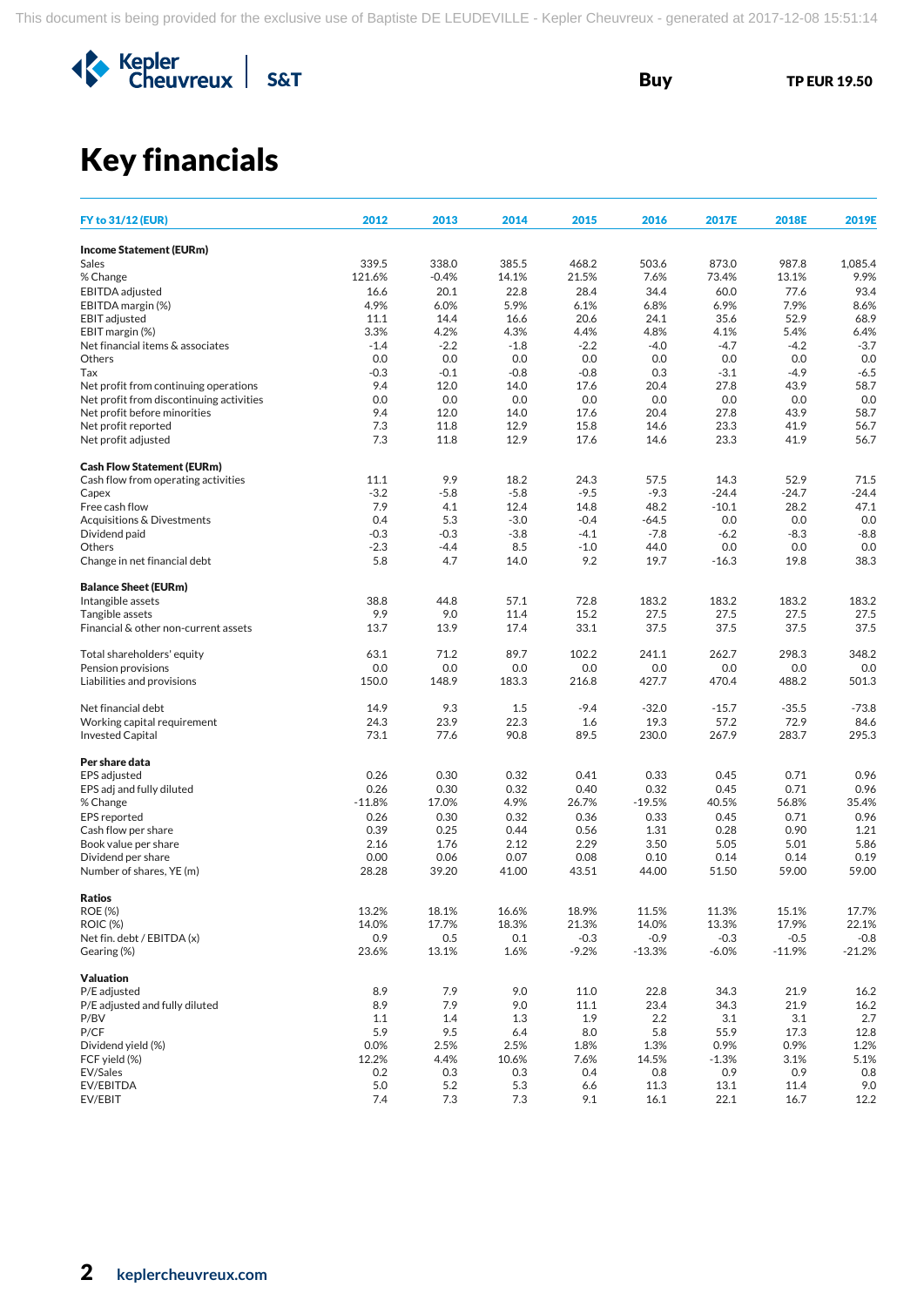

# <sup>3</sup>Research ratings and important disclosures

The term "KEPLER CHEUVREUX" shall, unless the context otherwise requires, mean each of KEPLER CHEUVREUX and its affiliates, subsidiaries and related companies (see "Regulators" table below).

**The investment recommendation(s) referred to in this report was (were) completed on 10/11/2017 6:57 (GMT) and was first disseminated on 10/11/2017 7:02 (GMT).**

**Prices in this report are taken as of the previous day's close (to the date of this report) on the home market unless otherwise stated.**

| <b>Companies mentioned</b>                   |                                                                                                                                                                                           |            |       |
|----------------------------------------------|-------------------------------------------------------------------------------------------------------------------------------------------------------------------------------------------|------------|-------|
| <b>Stock</b>                                 | <b>ISIN</b>                                                                                                                                                                               | Currency   | Price |
| S&T                                          | AT0000A0E9W5                                                                                                                                                                              | <b>EUR</b> | 15.54 |
| Source: Factset closing prices of 09/11/2017 |                                                                                                                                                                                           |            |       |
|                                              | Disclosure checklist - Potential conflict of interests                                                                                                                                    |            |       |
| <b>Company Name</b>                          | <b>Disclosure</b>                                                                                                                                                                         |            |       |
| <b>S&amp;T</b>                               | KEPLER CHEUVREUX is or may be regularly carrying out proprietary trading in equity securities of this company<br>KEPLER CHEUVREUX is a market maker in the issuer's financial instruments |            |       |
|                                              | KEPLER CHEUVREUX is a liquidity provider in relation to price stabilisation activities for the issuer to provide liquidity in such<br>instruments                                         |            |       |
|                                              | KEPLER CHEUVREUX and the issuer have agreed that KEPLER CHEUVREUX will produce and disseminate investment research on<br>the said issuer as a service to the issuer                       |            |       |

#### Organizational and administrative arrangements to avoid and prevent conflicts of interests

KEPLER CHEUVREUX promotes and disseminates independent investment research and have implemented written procedures designed to identify and manage potential conflicts of interest that arise in connection with its research business, which are available upon request. The KEPLER CHEUVREUX research analysts and other staff involved in issuing and disseminating research reports operate independently of KEPLER CHEUVREUX Investment Banking business. Information barriers and procedures are in place between the research analysts and staff involved in securities trading for the account of KEPLER CHEUVREUX or clients to ensure that price sensitive information is handled according to applicable laws and regulations.

It is KEPLER CHEUVREUX' policy not to disclose the rating to the issuer before publication and dissemination. Nevertheless, this document, in whole or in part, and with the exclusion of ratings, target prices and any other information that could lead to determine its valuation, may have been provided to the issuer prior to publication and dissemination, solely with the aim of verifying factual accuracy.

Please refer to **www.keplercheuvreux.com** for further information relating to research and conflict of interest management.

### Analyst disclosures

The functional job title of the person(s) responsible for the recommendations contained in this report is **Equity/Credit Research Analyst** unless otherwise stated on the cover.

#### Name of the Research Analyst(s): Baptiste de Leudeville

**Regulation AC - Analyst Certification:** Each Equity/Credit Research Analyst(s) listed on the front-page of this report, principally responsible for the preparation and content of all or any identified portion of this research report hereby certifies that, with respect to each issuer or security or any identified portion of the report with respect to an issuer or security that the equity research analyst covers in this research report, all of the views expressed in this research report accurately reflect their personal views about those issuer(s) or securities. Each Equity/Credit Research Analyst(s) also certifies that no part of their compensation was, is, or will be, directly or indirectly, related to the specific recommendation(s) or view(s) expressed by that equity research analyst in this research report.

Each Equity/Credit Research Analyst certifies that he is acting independently and impartially from KEPLER CHEUVREUX shareholders, directors and is not affected by any current or potential conflict of interest that may arise from any KEPLER CHEUVREUX activities.

**Analyst Compensation:** The research analyst(s) primarily responsible for the preparation of the content of the research report attest that no part of the analyst's(s') compensation was, is or will be, directly or indirectly, related to the specific recommendations expressed by the research analyst(s) in the research report. The research analyst's(s') compensation is, however, determined by the overall economic performance of KEPLER CHEUVREUX.

**Registration of non-US Analysts**: Unless otherwise noted, the non-US analysts listed on the front of this report are employees of KEPLER CHEUVREUX, which is a non-US affiliate and parent company of Kepler Capital Markets, Inc. a SEC registered and FINRA member broker-dealer. Equity/Credit Research Analysts employed by KEPLER CHEUVREUX, are not registered/qualified as research analysts under FINRA/NYSE rules, may not be associated persons of Kepler Capital Markets, Inc. and may not be subject to NASD Rule 2711 and NYSE Rule 472 restrictions on communications with covered companies, public appearances, and trading securities held by a research analyst account.

#### Research ratings

| Rating ratio Kepler Cheuvreux Q3 2017 |      |      |
|---------------------------------------|------|------|
| <b>Rating Breakdown</b>               | A    | В    |
| Buy                                   | 45%  | 49%  |
| Hold                                  | 36%  | 35%  |
| Reduce                                | 16%  | 11%  |
| Not Rated/Under Review/Accept Offer   | 3%   | 5%   |
| Total                                 | 100% | 100% |
| Source: KEPLER CHEUVREUX              |      |      |

A: % of all research recommendations

B: % of issuers to which material services of investment firms are supplied

#### 12 months rating history

The below table shows the history of recommendations and target prices changes issued by KEPLER CHEUVREUX research department (Equity and Credit) over a 12 months period.

| <b>Company Name</b> | Date             | <b>Business Line</b> | Rating | <b>Target Price</b> | <b>Closing Price</b> |
|---------------------|------------------|----------------------|--------|---------------------|----------------------|
| S&T (EUR)           | 04/01/2017 08:29 | Equity Research      | Buv    | 10.50               | 8.80                 |
|                     | 07/04/2017 07:04 | Equity Research      | Buv    | 14.00               | 11.70                |
|                     | 04/08/2017 07:25 | Equity Research      | Buv    | 18.00               | 14.46                |
|                     | .                |                      |        |                     |                      |

Credit research does not issue target prices. Left intentionally blank.

**Please refer to the following lin[k https://research.keplercheuvreux.com/app/disclosure](https://research.keplercheuvreux.com/app/disclosure/stock/8466) for a full list of investment recommendations issued over the last 12 months by the author(s) and contributor(s) of this report on any financial instruments.**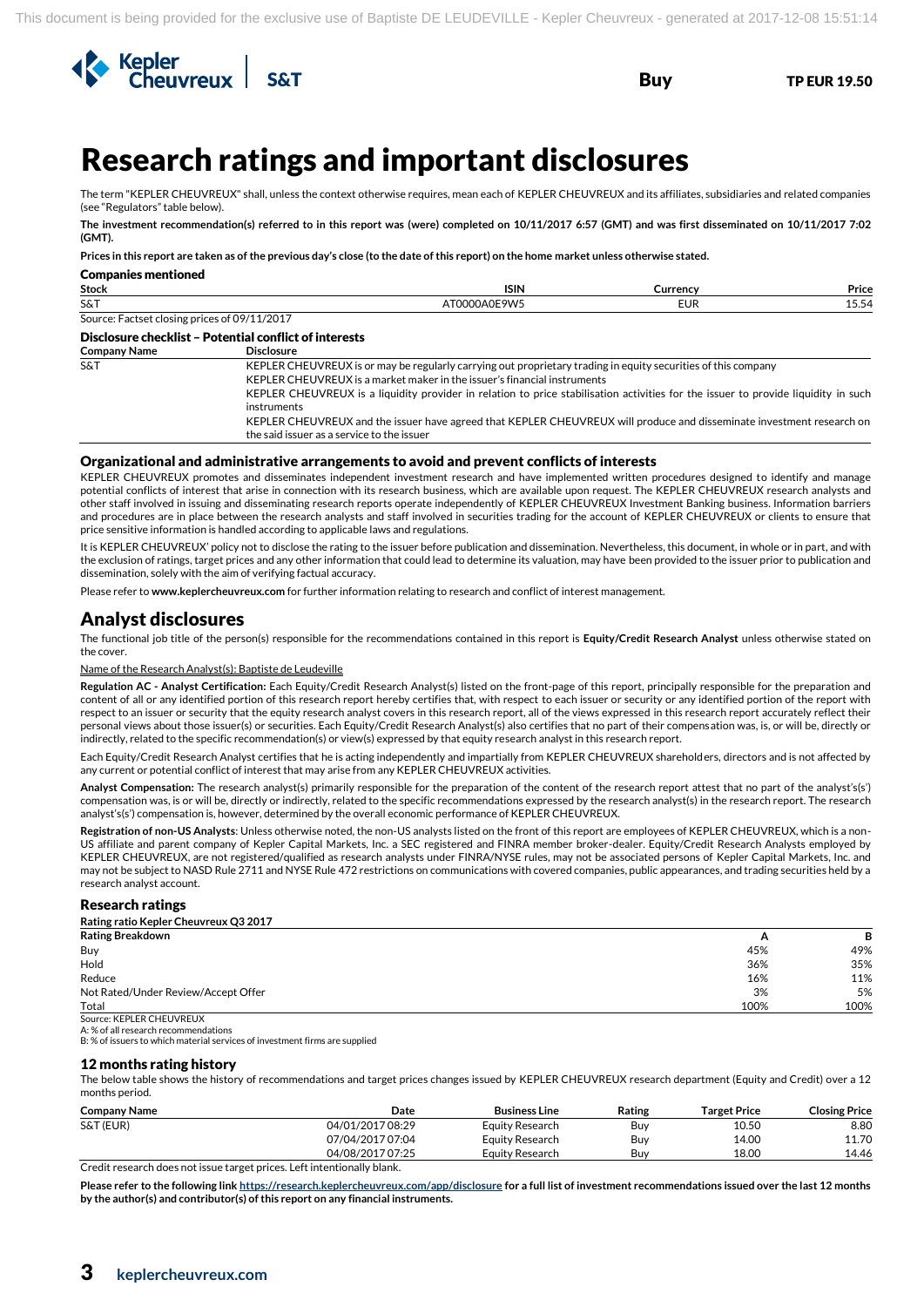

# Equity research

#### Rating system

KEPLER CHEUVREUX equity research ratings and target prices are issued in absolute terms, not relative to any given benchmark. A rating on a stock is set after assessing the twelve months expected upside or downside of the stock derived from the analyst's fair value (target price) and in the light of the risk profile of the company. Ratings are defined as follows:

**Buy**: The minimum expected upside is 10% over next 12 months (the minimum required upside could be higher in light of the company's risk profile).

**Hold**: The expected upside is below 10% (the expected upside could be higher in light of the company's risk profile).

#### **Reduce:** There is an expected downside.

**Accept offer:** In the context of a total or partial take-over bid, squeeze-out or similar share purchase proposals, the offer price is considered to be fairly valuing the shares.

**Reject offer:** In the context of a total or partial take-over bid, squeeze-out or similar share purchase proposals, the offered price is considered to be undervaluing the shares.

**Under review:** An event occurred with an expected significant impact on our target price and we cannot issue a recommendation before having processed that new information and/or without a new share price reference.

**Not rated**: The stock is not covered.

**Restricted**: A recommendation, target price and/or financial forecast is not disclosed further to compliance and/or other regulatory considerations.

Due to share prices volatility, ratings and target prices may occasionally and temporarily be inconsistent with the above definition.

#### Valuation methodology and risks

Unless otherwise stated in this report, target prices and investment recommendations are determined based on fundamental research methodologies and relies on commonly used valuation methodologies such as Discounted Cash Flow (DCF), valuation multiples comparison with history and peers, Dividend Discount Model (DDM). Valuation methodologies and models can be highly dependent on macroeconomic factors (such as the price of commodities, exchange rates and interest rates) as well as

other external factors including taxation, regulation and geopolitical changes (such as tax policy changes, strikes or war). In addition, investors' confidence and market sentiment can affect the valuation of companies. The valuation is also based on expectations that might change rapidly and without notice, depending on developments specific to individual industries. Whichever valuation method is used there is a significant risk that the target price will not be achieved within the expected timeframe.

Unless otherwise stated, models used are proprietary. Additional information about the proprietary models used in this report is accessible on request.

**KEPLER CHEUVREUX' equity research policy is to update research rating when it deems appropriate in the light of new findings, markets development and any relevant information that can impact the analyst's view and opinion.**

### Credit research

**Regulators** 

#### Rating system (issuer or instrument level)

**Buy:** The analyst has a positive conviction either in absolute or relative valuation terms and/or expects a tightening of the issuer's debt securities spread over a 6 months period.

**Hold:** The analyst has a stable credit fundamental opinion on the issuer and/or performances of the debt securities over a 6 months period.

**Sell:** The analyst expects of a widening of the credit spread to some or all debt securities of the issuer and/or a negative fundamental view over a 6 months period.

**Not covered:** KEPLER CHEUVREUX' credit research team does not provide formal, continuous coverage of this issuer and has not assigned a rating to the issuer.

**Restricted:** A recommendation, target price and/or financial forecast is not disclosed further to compliance and/or other regulatory considerations.

Recommendations on interest bearing securities mostly focus on the credit spread and on the rating views and methodologies of recognized agencies (S&P, Moody's and Fitch). Ratings and recommendations may differ for a single issuer according the maturity profile, subordination or market valuation of interest bearing securities.

#### Valuation methodology and risks

Unless otherwise stated in this report, recommendations produced on companies covered by KEPLER CHEUVREUX credit research, rely on fundamental analysis combined with a market approach of the interest bearing securities valuations. The methodology employed to assign recommendations is based on the analyst fundamental evaluation of the groups' operating and financial profiles adjusted by credit specific elements.

Valuation methodologies and models can be highly dependent on macroeconomic factors (such as the price of commodities, exchange rates and interest rates) as well as other external factors including taxation, regulation and geopolitical changes (such as tax policy changes, strikes or war) and also on methodologies' changes of recognized agencies. In addition, investors' confidence and market sentiment can affect the valuation of companies. The valuation is also based on expectations that might change rapidly and without notice, depending on developments specific to individual industries.

Unless otherwise stated, models used are proprietary. If nothing is indicated to the contrary, all figures are unaudited. Additional information about the proprietary models used in this report is accessible on request.

**KEPLER CHEUVREUX' credit research policy is to update research rating when it deems appropriate in the light of new findings, markets development and any relevant information that can impact the analyst's view and opinion.** 

#### KEPLER CHEUVREUX research and distribution

| <b>REGUIDIUS</b>                         |                                                 |                     |
|------------------------------------------|-------------------------------------------------|---------------------|
| Location                                 | Regulator                                       | <b>Abbreviation</b> |
| <b>KEPLER CHEUVREUX S.A - France</b>     | Autorité des Marchés Financiers                 | AMF                 |
| KEPLER CHEUVREUX, Sucursal en España     | Comisión Nacional del Mercado de Valores        | <b>CNMV</b>         |
| KEPLER CHEUVREUX, Frankfurt branch       | Bundesanstalt für Finanzdienstleistungsaufsicht | <b>BaFin</b>        |
| KEPLER CHEUVREUX. Milan branch           | Commissione Nazionale per le Società e la Borsa | <b>CONSOB</b>       |
| KEPLER CHEUVREUX, Amsterdam branch       | Autoriteit Financiële Markten                   | <b>AFM</b>          |
| Kepler Capital Markets SA, Zurich branch | Swiss Financial Market Supervisory Authority    | <b>FINMA</b>        |
| Kepler Capital Markets, Inc.             | Financial Industry Regulatory Authority         | <b>FINRA</b>        |
| KEPLER CHEUVREUX, London branch          | <b>Financial Conduct Authority</b>              | <b>FCA</b>          |
| KEPLER CHEUVREUX, Vienna branch          | Austrian Financial Services Authority           | <b>FMA</b>          |
| KEPLER CHEUVREUX, Stockholm Branch       | Finansinspektionen                              | <b>FI</b>           |
| KEPLER CHEUVREUX, Oslo Branch            | Finanstilsynet                                  | <b>NFSA</b>         |

KEPLER CHEUVREUX is authorised and regulated by both Autorité de Contrôle Prudentiel and Autorité des Marchés Financiers.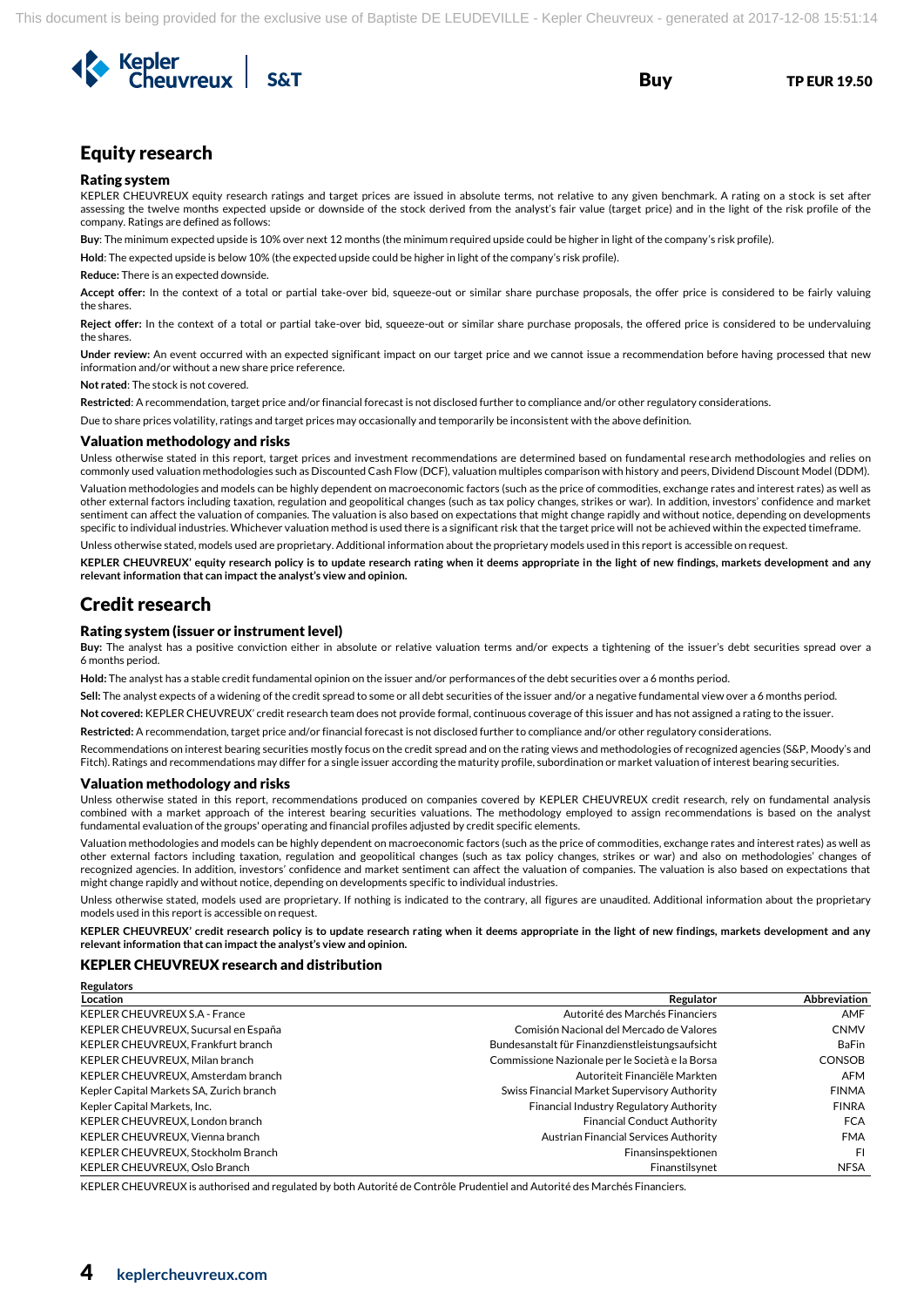

# Legal and disclosure information

# Other disclosures

**This product is not for distribution to retail clients.**

The information contained in this publication was obtained from various publicly available sources believed to be reliable, but has not been independently verified by KEPLER CHEUVREUX. KEPLER CHEUVREUX does not warrant the completeness or accuracy of such information and does not accept any liability with respect to the accuracy or completeness of such information, except to the extent required by applicable law.

**This publication is a brief summary and does not purport to contain all available information on the subjects covered. Further information may be available on request.**

**This publication is for information purposes only and shall not be construed as an offer or solicitation for the subscription or purchase or sale of any securities, or as an invitation, inducement or intermediation for the sale, subscription or purchase of any securities, or for engaging in any other transaction.**

Any opinions, projections, forecasts or estimates in this report are those of the author only, who has acted with a high degree of expertise. They reflect only the current views of the author at the date of this report and are subject to change without notice. KEPLER CHEUVREUX has no obligation to update, modify or amend this publication or to otherwise notify a reader or recipient of this publication in the event that any matter, opinion, projection, forecast or estimate contained herein, changes or subsequently becomes inaccurate, or if research on the subject company is withdrawn. The analysis, opinions, projections, forecasts and estimates expressed in this report were in no way affected or influenced by the issuer. The author of this publication benefits financially from the overall success of KEPLER CHEUVREUX.

The investments referred to in this publication may not be suitable for all recipients. Recipients are urged to base their investment decisions upon their own appropriate investigations that they deem necessary. Any loss or other consequence arising from the use of the material contained in this publication shall be the sole and exclusive responsibility of the investor and KEPLER CHEUVREUX accepts no liability for any such loss or consequence. In the event of any doubt about any investment, recipients should contact their own investment, legal and/or tax advisers to seek advice regarding the appropriateness of investing. Some of the investments mentioned in this publication may not be readily liquid investments. Consequently it may be difficult to sell or realise such investments. The past is not necessarily a guide to future performance of an investment. The value of investments and the income derived from them may fall as well as rise and investors may not get back the amount invested. Some investments discussed in this publication may have a high level of volatility. High volatility investments may experience sudden and large falls in their value which may cause losses. International investing includes risks related to political and economic uncertainties of foreign countries, as well as currency risk.

To the extent permitted by applicable law, no liability whatsoever is accepted for any direct or consequential loss, damages, costs or prejudices whatsoever arising from the use of this publication or its contents.

### Country and region disclosures

**United Kingdom:** This document is for persons who are Eligible Counterparties or Professional Clients only and is exempt from the general restriction in section 21 of the Financial Services and Markets Act 2000 on the communication of invitations or inducements to engage in investment activity on the grounds that it is being distributed in the United Kingdom only to persons of a kind described in Articles 19(5) (Investment professionals) and 49(2) (High net worth companies, unincorporated associations, etc.) of the Financial Services and Markets Act 2000 (Financial Promotion) Order 2005 (as amended). It is not intended to be distributed or passed on, directly or indirectly, to any other class of persons. Any investment to which this document relates is available only to such persons, and other classes of person should not rely on this document.

**United States:** This communication is only intended for, and will only be distributed to, persons residing in any jurisdictions where such distribution or availability would not be contrary to local law or regulation. This communication must not be acted upon or relied on by persons in any jurisdiction other than in accordance with local law or regulation and where such person is an investment professional with the requisite sophistication to understand an investment in such securities of the type communicated and assume the risks associated therewith.

This communication is confidential and is intended solely for the addressee. It is not to be forwarded to any other person or copied without the permission of the sender. This communication is provided for information only. It is not a personal recommendation or an offer to sell or a solicitation to buy the securities mentioned. Investors should obtain independent professional advice before making an investment.

**Notice to U.S. Investors:** This material is not for distribution in the United States, except to "major US institutional investors" as defined in SEC Rule 15a-6 ("Rule 15a-6"). KEPLER CHEUVREUX has entered into a 15a-6 Agreement with Kepler Capital Markets, Inc. ("KCM, Inc.") which enables this report to be furnished to certain U.S. recipients in reliance on Rule 15a-6 through KCM, Inc.

Each U.S. recipient of this report represents and agrees, by virtue of its acceptance thereof, that it is a "major U.S. institutional investor" (as such term is defined in Rule 15a-6) and that it understands the risks involved in executing transactions in such securities. Any U.S. recipient of this report that wishes to discuss or receive additional information regarding any security or issuer mentioned herein, or engage in any transaction to purchase or sell or solicit or offer the purchase or sale of such securities, should contact a registered representative of KCM, Inc.

KCM, Inc. is a broker-dealer registered with the Securities and Exchange Commission ("SEC") under the U.S. Securities Exchange Act of 1934, as amended, Member of the Financial Industry Regulatory Authority ("FINRA") and Member of the Securities Investor Protection Corporation ("SIPC"). Pursuant to SEC Rule 15a-6, you must contact a Registered Representative of KCM, Inc. if you are seeking to execute a transaction in the securities discussed in this report. You can reach KCM, Inc. at Tower 49, 12 East 49th Street, Floor 36, New York, NY 10017, Compliance Department (212) 710-7625; Operations Department (212) 710-7606; Trading Desk (212) 710-7602. Further information is also available at www.keplercheuvreux.com. You may obtain information about SIPC, including the SIPC brochure, by contacting SIPC directly at 202-371-8300; website: http://www.sipc.org/.

KCM, Inc. is a wholly owned subsidiary of KEPLER CHEUVREUX. KEPLER CHEUVREUX , registered on the Paris Register of Companies with the number 413 064 841 (1997 B 10253), whose registered office is located at 112 avenue Kléber, 75016 Paris, is authorised and regulated by both Autorité de Contrôle Prudentiel (ACP) and Autorité des Marchés Financiers (AMF).

Nothing herein excludes or restricts any duty or liability to a customer that KCM, Inc. may have under applicable law. Investment products provided by or through KCM, Inc. are not insured by the Federal Deposit Insurance Corporation and are not deposits or other obligations of any insured depository institution, may lose value and are not guaranteed by the entity that published the research as disclosed on the front page and are not guaranteed by KCM, Inc.

Investing in non-U.S. Securities may entail certain risks. The securities referred to in this report and non-U.S. issuers may not be registered under the U.S. Securities Act of 1933, as amended, and the issuer of such securities may not be subject to U.S. reporting and/or other requirements. Rule 144A securities may be offered or sold only to persons in the U.S. who are Qualified Institutional Buyers within the meaning of Rule 144A under the Securities Act. The information available about non-U.S. companies may be limited, and non-U.S. companies are generally not subject to the same uniform auditing and reporting standards as U.S. companies. Securities of some non-U.S. companies may not be as liquid as securities of comparable U.S. companies. Securities discussed herein may be rated below investment grade and should therefore only be considered for inclusion in accounts qualified for speculative investment.

Analysts employed by KEPLER CHEUVREUX SA, a non-U.S. broker-dealer, are not required to take the FINRA analyst exam. The information contained in this report is intended solely for certain "major U.S. institutional investors" and may not be used or relied upon by any other person for any purpose. Such information is provided for informational purposes only and does not constitute a solicitation to buy or an offer to sell any securities under the Securities Act of 1933, as amended, or under any other U.S. federal or state securities laws, rules or regulations. The investment opportunities discussed in this report may be unsuitable for certain investors depending on their specific investment objectives, risk tolerance and financial position.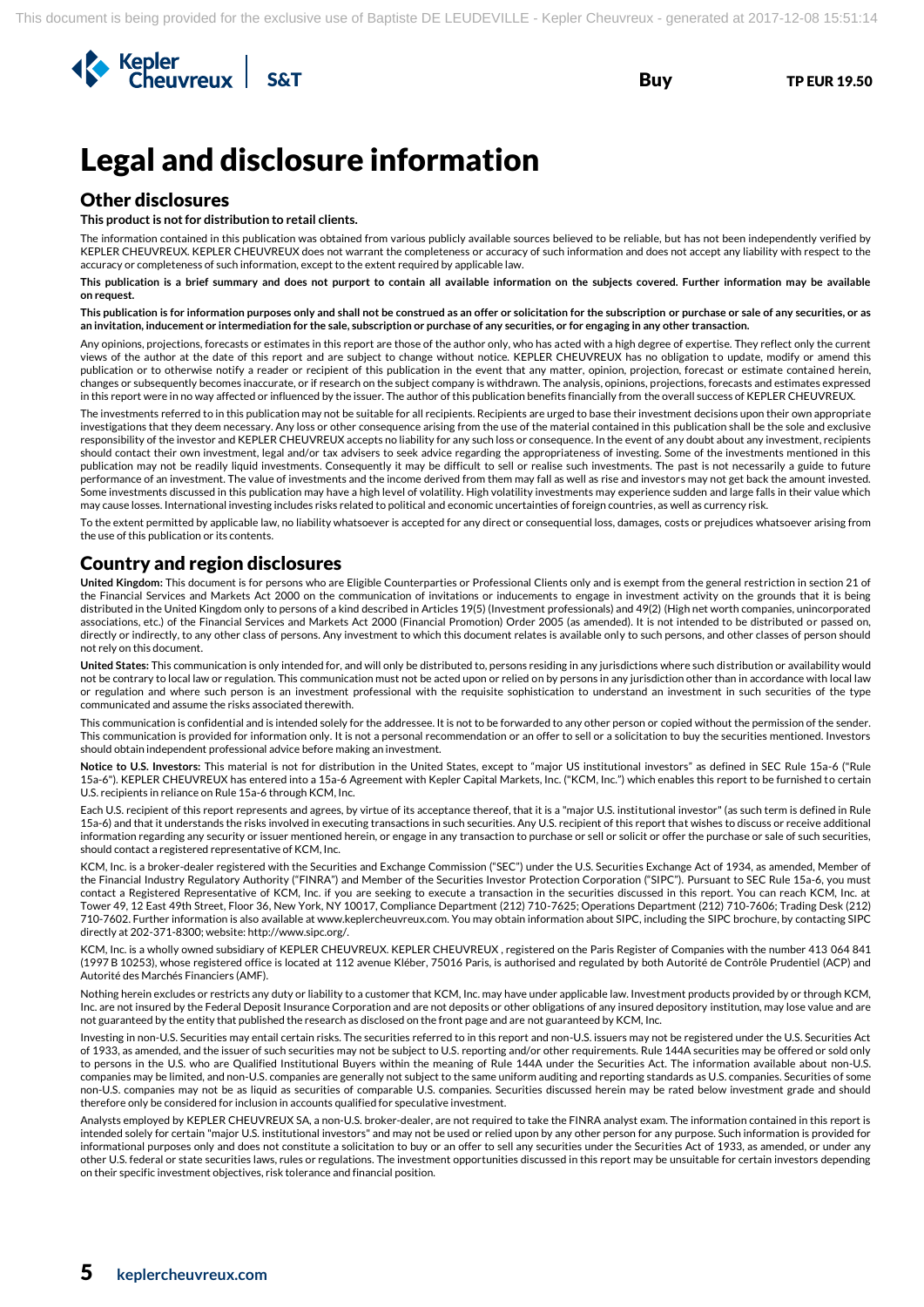

In jurisdictions where KCM, Inc. is not registered or licensed to trade in securities, or other financial products, transactions may be executed only in accordance with applicable law and legislation, which may vary from jurisdiction to jurisdiction and which may require that a transaction be made in accordance with applicable exemptions from registration or licensing requirements.

The information in this publication is based on sources believed to be reliable, but KCM, Inc. does not make any representation with respect to its completeness or accuracy. All opinions expressed herein reflect the author's judgment at the original time of publication, without regard to the date on which you may receive such information, and are subject to change without notice.

KCM, Inc. and/or its affiliates may have issued other reports that are inconsistent with, and reach different conclusions from, the information presented in this report. These publications reflect the different assumptions, views and analytical methods of the analysts who prepared them. Past performance should not be taken as an indication or guarantee of future performance, and no representation or warranty, express or implied, is provided in relation to future performance.

KCM, Inc. and any company affiliated with it may, with respect to any securities discussed herein: (a) take a long or short position and buy or sell such securities; (b) act as investment and/or commercial bankers for issuers of such securities; (c) act as market makers for such securities; (d) serve on the board of any issuer of such securities; and (e) act as paid consultant or advisor to any issuer. The information contained herein may include forward-looking statements within the meaning of U.S. federal securities laws that are subject to risks and uncertainties. Factors that could cause a company's actual results and financial condition to differ from expectations include, without limitation: political uncertainty, changes in general economic conditions that adversely affect the level of demand for the company's products or services, changes in foreign exchange markets, changes in international and domestic financial markets and in the competitive environment, and other factors relating to the foregoing. All forward-looking statements contained in this report are qualified in their entirety by this cautionary statement.

**France:** This publication is issued and distributed in accordance with Articles L.544-1 and seq and R. 621-30-1 of the Code Monétaire et Financier and with Articles 313 25 to 313-27 and 315-1 and seq of the General Regulation of the Autorité des Marchés Financiers (AMF).

**Germany:** This report must not be distributed to persons who are retail clients in the meaning of Sec. 31a para. 3 of the German Securities Trading Act (Wertpapierhandelsgesetz – "WpHG"). This report may be amended, supplemented or updated in such manner and as frequently as the author deems.

**Italy:** This document is issued by KEPLER CHEUVREUX Milan branch, authorised in France by the Autorité des Marchés Financiers (AMF) and the Autorité de Contrôle Prudentiel (ACP) and registered in Italy by the Commissione Nazionale per le Società e la Borsa (CONSOB) and is distributed by KEPLER CHEUVREUX. This document is for Eligible Counterparties or Professional Clients only as defined by the CONSOB Regulation 16190/2007 (art. 26 and art. 58).Other classes of persons should not rely on this document. Reports on issuers of financial instruments listed by Article 180, paragraph 1, letter a) of the Italian Consolidated Act on Financial Services (Legislative Decree No. 58 of 24/2/1998, as amended from time to time) must comply with the requirements envisaged by articles 69 to 69-novies of CONSOB Regulation 11971/1999. According to these provisions KEPLER CHEUVREUX warns on the significant interests of KEPLER CHEUVREUX indicated in Annex 1 hereof, confirms that there are not significant financial interests of KEPLER CHEUVREUX in relation to the securities object of this report as well as other circumstance or relationship with the issuer of the securities object of this report (including but not limited to conflict of interest, significant shareholdings held in or by the issuer and other significant interests held by KEPLER CHEUVREUX or other entities controlling or subject to control by KEPLER CHEUVREUX in relation to the issuer which may affect the impartiality of this document]. Equities discussed herein are covered on a continuous basis with regular reports at results release. Reports are released on the date shown on cover and distributed via print and email. KEPLER CHEUVREUX branch di Milano analysts is not affiliated with any professional groups or organisations. All estimates are by KEPLER CHEUVREUX unless otherwise stated.

**Spain:** This document is only intended for persons who are Eligible Counterparties or Professional Clients within the meaning of Article 78bis and Article 78ter of the Spanish Securities Market Act. It is not intended to be distributed or passed on, directly or indirectly, to any other class of persons. This report has been issued by KEPLER CHEUVREUX Sucursal en España registered in Spain by the Comisión Nacional del Mercado de Valores (CNMV) in the foreign investments firms registry and it has been distributed in Spain by it or by KEPLER CHEUVREUX authorised and regulated by both Autorité de Contrôle Prudentiel and Autorité des Marchés Financiers. There is no obligation to either register or file any report or any supplemental documentation or information with the CNMV. In accordance with the Spanish Securities Market Law (Ley del Mercado de Valores), there is no need for the CNMV to verify, authorise or carry out a compliance review of this document or related documentation, and no information needs to be provided.

**Switzerland:** This publication is intended to be distributed to professional investors in circumstances such that there is no public offer. This publication does not constitute a prospectus within the meaning of Articles 652a and 1156 of the Swiss Code of Obligations.

**Canada:** The information provided in this publication is not intended to be distributed or circulated in any manner in Canada and therefore should not be construed as any kind of financial recommendation or advice provided within the meaning of Canadian securities laws.

**Other countries:** Laws and regulations of other countries may also restrict the distribution of this report. Persons in possession of this document should inform themselves about possible legal restrictions and observe them accordingly.

**None of the material, nor its content may be altered in anyway, transmitted to, copied or distributed to any other party, in whole or in part, unless otherwise agreed with KEPLER CHEUVREUX in writing.**